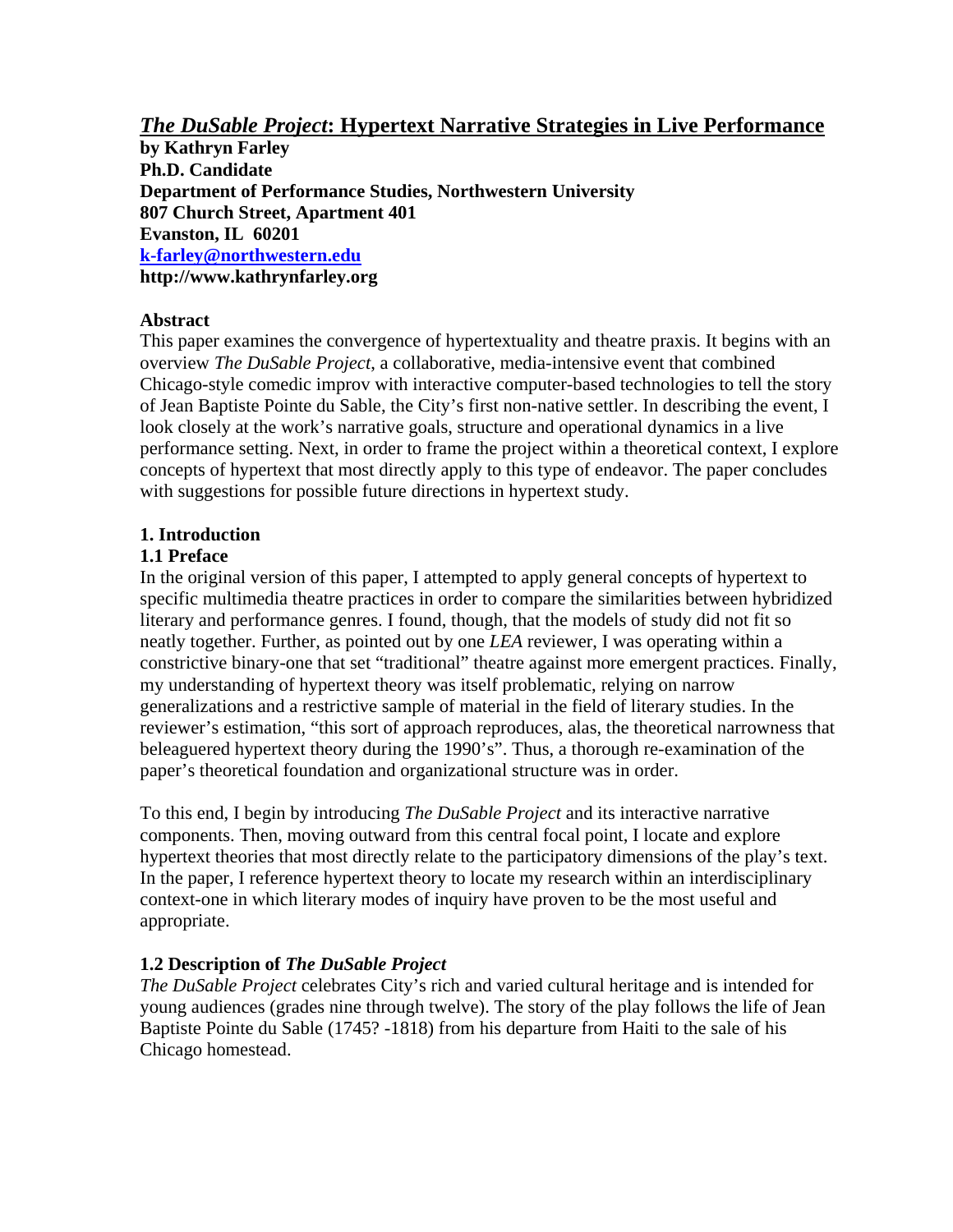The production presents the adventures of Chicago's first settler in a classic Second City style. An ensemble of six actors assumes multiple characters in the story, while both live and recorded music help to set the tone for each dramatic sequence. In utilizing comedic improvisational forms *The DuSable Project* approaches the subject of Chicago's origins in a humorous, forthright and revealing manner, allowing the story to be accessible to a young audience, yet containing more sophisticated references for all ages.

The improv comedy techniques employed in the production represent a theatrical tradition indigenous to Chicago-one notable for promoting a high level of audience/performer interactivity. In Second City revues, the audience is called upon to suggest the subject matter of a sketch. *The DuSable Project* adhered to this practice, by allowing the audience to choose various narrative options in order move the plotline forward (these options are discussed at greater length in Section Two below).

Like Second City revues, a majority of the action and dialogue in *The DuSable Project* was scripted, but performers were encouraged to add-lib lines and spontaneously respond to each other on stage, as well as to improvise reactions to the projected visual texts, as illustrated by this image.



**Figure 1: A student participant improvises responses to projected images of contemporary Chicago during a** *DuSable Project* **rehearsal. Photo courtesy of Kathryn Farley.** 

### **1.3 Play's History**

*The DuSable Project* was drawn from *DuSable,* a script written by Chicago playwright Dan Zellner and developed in collaboration with Red Path Theater (Illinois' only Native American performance organization). Readings of the play have occurred at various local venues, including: The Chicago Historical Society and Truman College. In addition, the script was presented as part of the first annual Juneteenth Festival of African-American theatre at the University of Louisville. The text was subsequently developed for presentation in 3-D format through consultation with members of University of Illinois' Electronic Visualization Laboratory.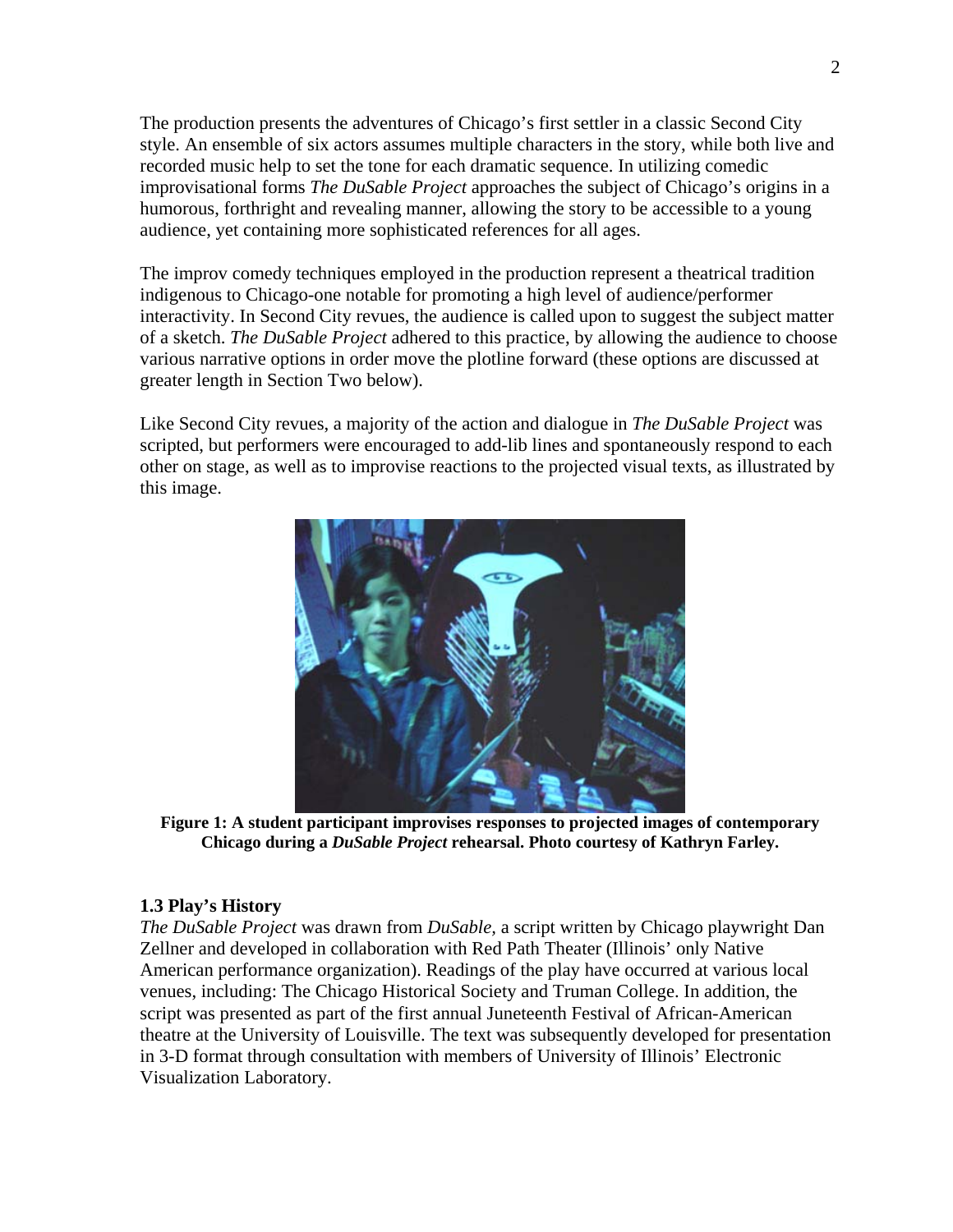In late spring of 2003 a multidisciplinary group of doctoral candidates, staff and faculty received funding from the Northwestern University's Center for Interdisciplinary Research in the Arts to present a reconfigured version the play [1]. This version would alter the text from a 3-D format to a more mobile, accessible and cost efficient model of production [2].

*The DuSable Project* sought to enhance university support of art and technology endeavors and compliment human/computer interface design initiatives. To realize these goals, the project brought together practitioners from the disciplines of Theatre, Computer Science, Performance Studies, and Digital Media to actively experiment with concepts of design for a digital stage, to test and modify implementation processes and to coalescence individual approaches to the creation of digital art works for a live audience. Most important, the production provided Northwestern undergraduate and graduate students the opportunity to participate in the conception, design and presentation of an original multimedia work, and to receive hands-on training in improvisational comedy techniques and digital media stage applications in the process.

When the collaborative group convened in the fall of 2003, we decided to involve the various Chicago cultural groups that held vested stakes in preserving DuSable's legacy in the project. These included: Friends of DuSable and The DuSable League, as well as members of the Haitian, Catholic and Native American communities. We met with representatives from these organizations throughout the autumn in order to discuss the numerous historical and scholarly accounts of DuSable's life presented in the story. Based largely upon feedback obtained from the cultural groups, Zellner began to revise the play's text.

Originally we intended to perform a complete version of the play during the month of February 2004 in conjunction with Black History Month celebrations on campus. However, this was not a realistic (or achievable) goal, given our commitment to working with the Chicago-based cultural groups to revise the script. We decided, instead, to present a staged reading of one scene that had undergone extensive modification to members of the Northwestern community.

On April 28, 2004 we hosted *The DuSable Project Community Colloquium* in the Clarence L. Ver Steeg Faculty Lounge of the University Library. The night's events consisted of the stage presentation of one scene from the play, followed by a roundtable exchange of ideas led by the collaborative team members and cultural group participants.

To realize the scene, we assembled a group of student actors (both undergraduate and graduates) to begin working on the text in late March, allowing us one month of rehearsal time before the presentation. The performers possessed varying levels of acting experience and represented departments as diverse as Radio/Television/Film, Performance Studies and Mechanical Engineering. From the start, the project's participants shared a great enthusiasm for the interdisciplinary thrust, experimental nature and collaborative spirit of the endeavor.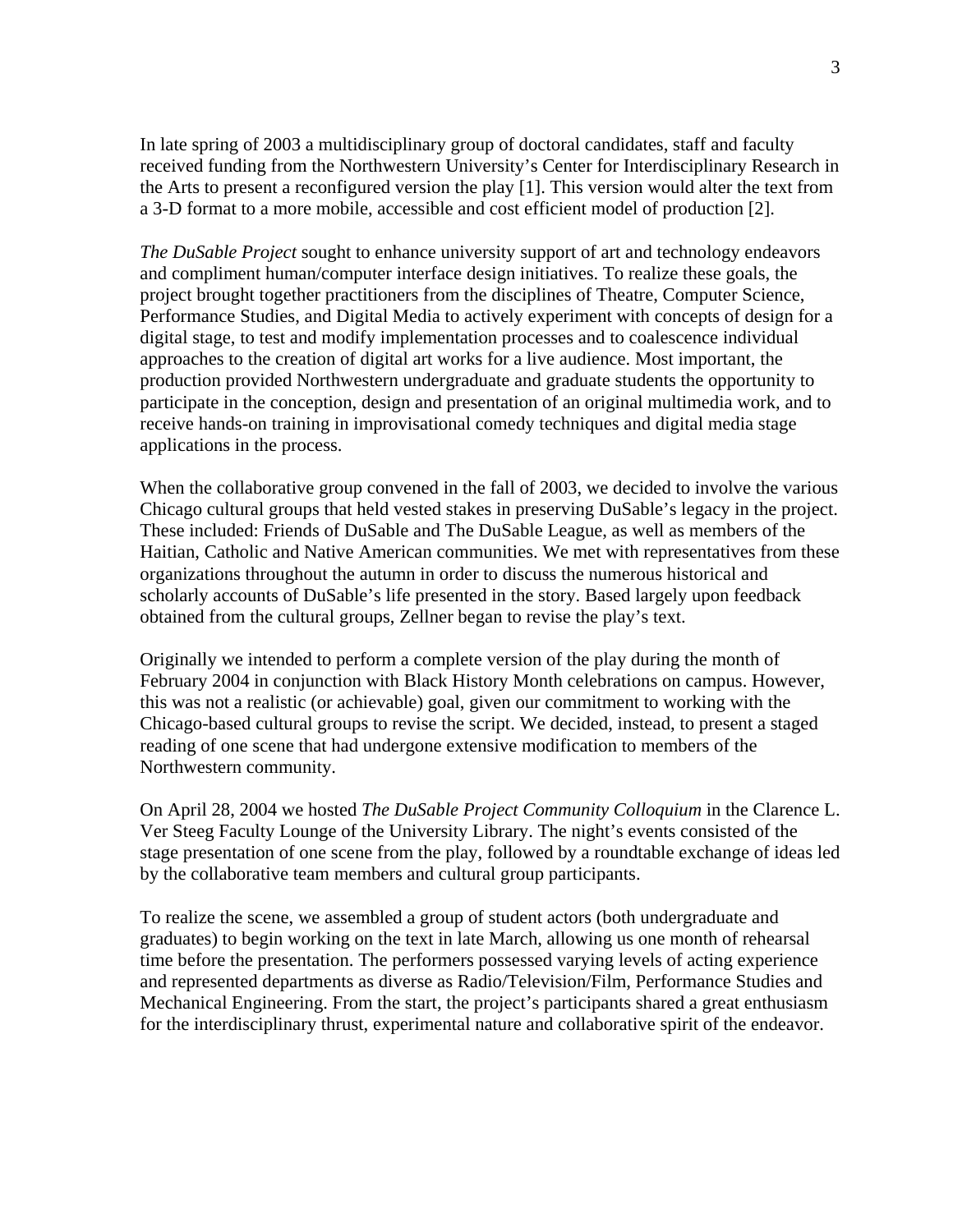

**Figure 2: Student performers present the opening scene of** *The DuSable Project* **during the** *Community Colloquium* **on April 28, 2004. Photo courtesy of Kathryn Farley.** 

## **2. Storytelling Concepts and Execution**

### **2.1 Narrative Goals**

*The DuSable Project* sought to present history as an evolving process, or living entity, rather than a linear succession of past events. One of its primary aims was to encourage audience members to participate in the making and presenting of DuSable's story on stage. Instead of merely observing the past from a safe distance, *The DuSable Project* invited audience members to assume the role of historians themselves-by selecting options pertaining to the visual material presented, and in doing so, to directly intervene in the narrative. By interacting so heavily in DuSable's story, it was hoped that audience would experience history differently, hopefully in a more accessible, relevant and compelling manner. In sum, *The DuSable Project* experimented with a hands-on approach to historical study.

Another goal concerned new directions in playwriting. Zellner was committed to exploring non-traditional approaches to theatrical storytelling-particularly ones that integrated improv comedy traditions, or an audience's direct involvement in storytelling processes. In addition he wanted to test how humor might be used as an educational tool. The interactive features of the narrative were devised, in part, to help foster a dynamic and fun learning environment. Like a Second City show, the play was meant to be as entertaining as it was provocative.

### **2.2 Audience Interventions**

In *The DuSable Project* the audience was called upon to pilot the text, or navigate through the various narrative selections in order to advance the plotline forward. These options corresponded to absences in the historical recordation of DuSable's life. There are, for example, various (sometimes contradictory) scholarly explanations of DuSable's origins, in addition to speculation concerning the reasons why he might have traveled to Chicago and why he decided to leave. The script cleverly allowed for the articulation of these separate theories, and positioned the audience as the authority on which course of action to pursue.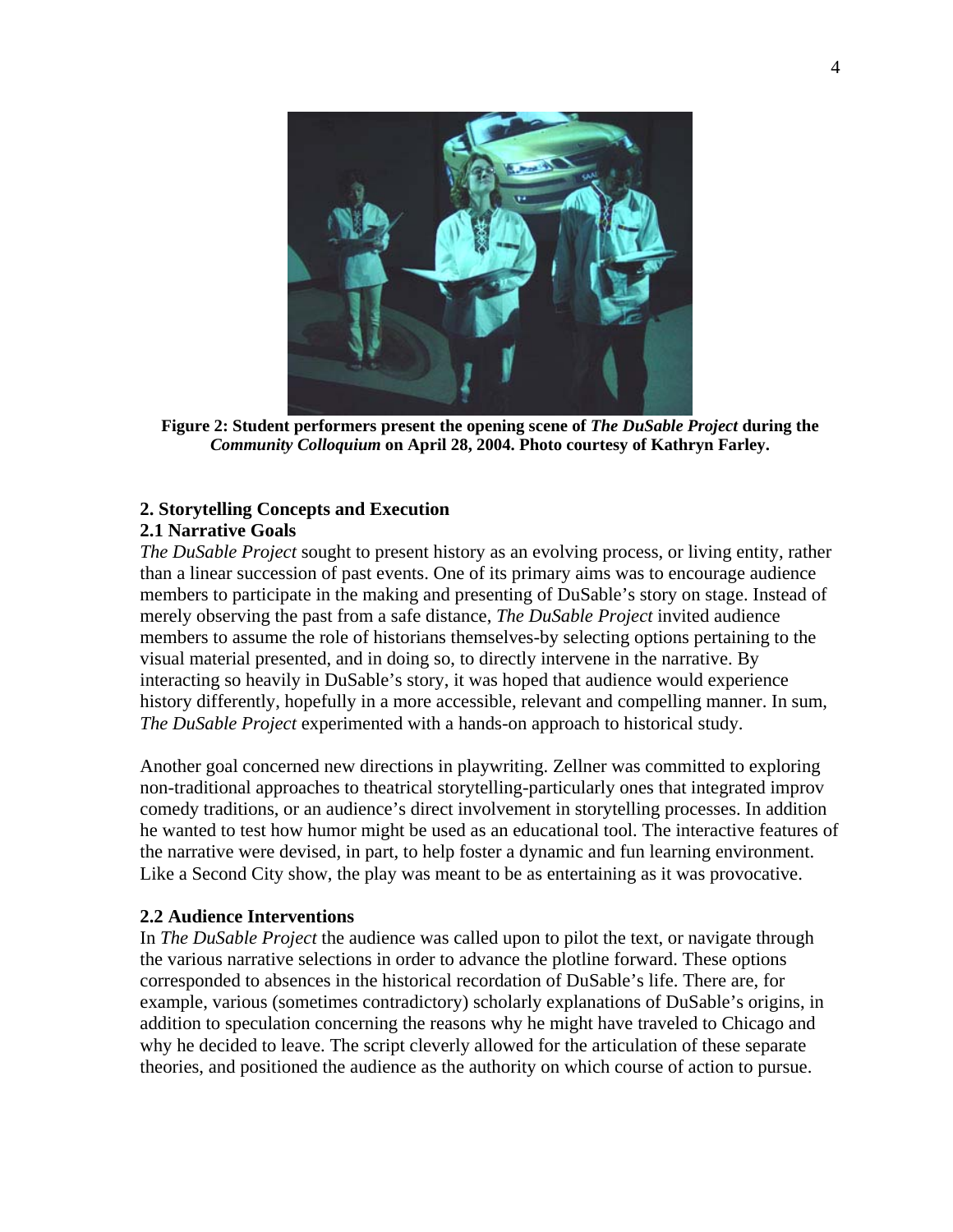In keeping with Second City improv traditions, *The DuSable Project's* storyline was configured by audience suggestion. The scene dramatized for the *Colloquium*, for instance, focused on DuSable's family origins and route to Chicago. Performers offered the audience the ability to choose between competing explanations pertaining to his background and journey to the Midwest region. The selections, in keeping with the democratic nature of improv comedy, were decided by a majority vote (either by hand or vocally) during the live performance.

Regarding authorship of the work, it must be noted that audience members of *TheDuSable Project* possessed the ability to direct the plot spontaneously in live performance. They did not, however, function as co-authors of the story. Zellner carefully controlled what options were available for selection and in what sequence they appeared in the text. Unlike improv comedy situations, then, audience members could not randomly suggest ideas that have not been included in the script. The reason was that each plot point corresponded to a set of preconfigured computer-generated images that placed the actors in certain time periods and locations. While it might have been possible to develop more options pertaining to the plot (possibly by including non-scholarly viewpoints), it was not have been feasible to build more digital scenery given our production schedule or budget. Thus, the audience's spontaneous suggestions pertaining to plot could not be absorbed into the story.

### **2.3 Narrative Operations in Live Performance**

*The DuSable Project* contained a braided narrative, meaning once the audience selected an option that was then pursued by the actors, the plot returned back to a central point. This structure allowed for material introduced by alternative options to be shared with the audience.

Narrative branching, while opening up storytelling possibilities on stage, presented certain challenges to the actors in live performance. Let us consider an example from *The Community Colloquium* presentation.

As stated above, the scene presented in the *Colloquium* concerned DuSable's origins. The play offered two viable explanations for his place of birth and journey to Chicago. These options focused on: Canada or Haiti. The Canadian option represented the viewpoints of the many scholars who contend that DuSable was the son of a French noblemen, who after being enslaved for a period of his life obtained his freedom and traveled to America. Another group of historians held that he journeyed from his birthplace of Haiti to the Midwest in order to expand his trading business. The actress playing Kittihawa, DuSable's Native-American wife, acts as the narrator of this section. She presents the audience plotline options in the following way (as scripted):

### **Scene 2. ORIGINS**

### **KITTIHAWA**

 **Let's begin. Chicago – the city you know now - had to start somewhere. How did it begin? My husband, Jean Baptiste Pointe DuSable was there at the beginning. In**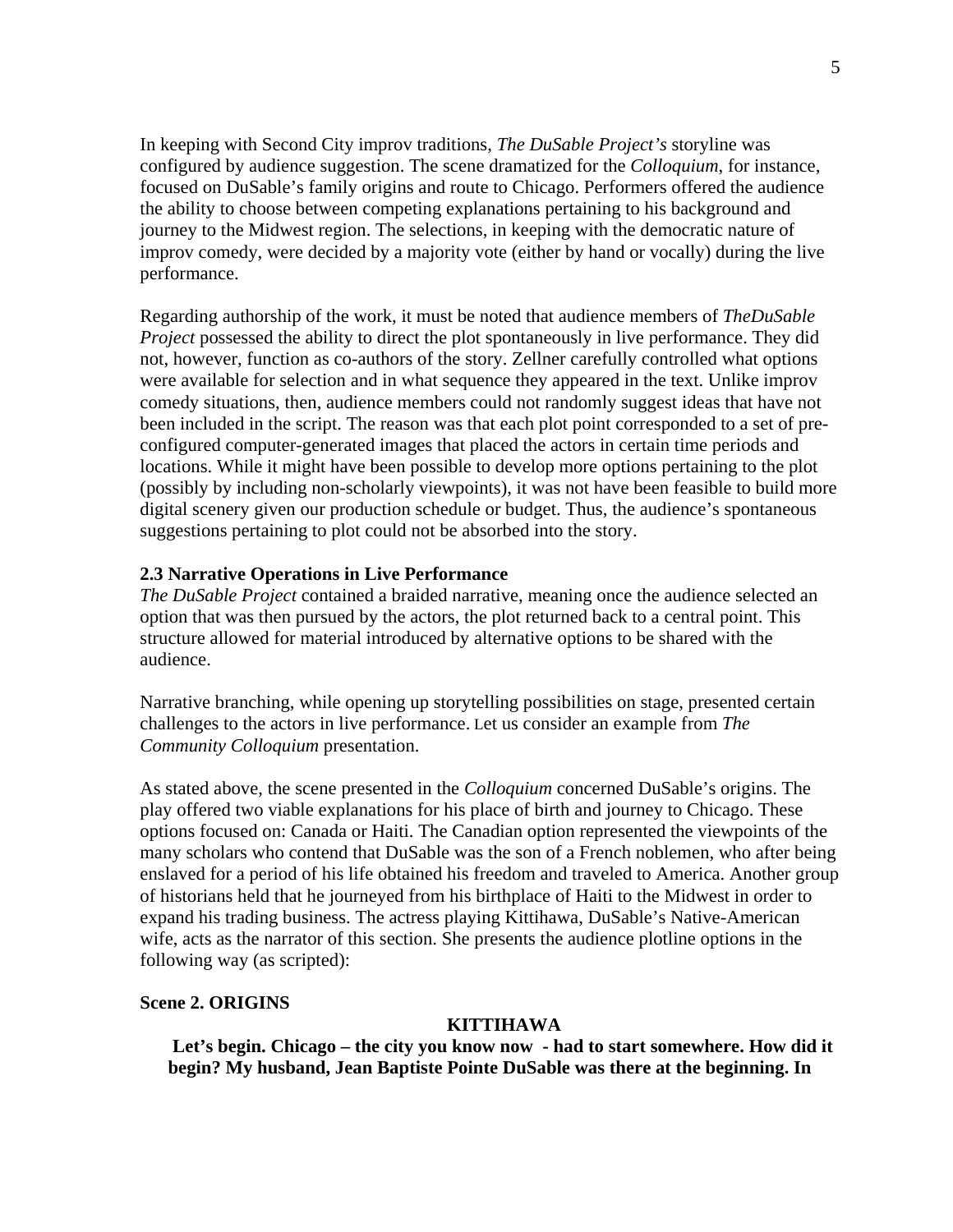**fact, he was the one who got it all started. You wouldn't believe how many accounts and stories and legends there are about DuSable. Some more accurate than others but all told for a reason. All of them have a special meaning. Tonight you will choose which one you would like to see. Think about your choice and about the meaning of what you see. When you think about these things you will see things in a new light. In the light of what's come before, what is, and what will be. Everyone ready?** 

### **(KITTIHAWA looks at ENSEMBLE, COMPUTER OPERATORS and AUDIENCE)**

**Let's go.** 

**<CUE> fade to question mode design** 

#### **KITTIHAWA**

**Here's your first choice. We are told that DuSable could have come from a number of different places. You choose - HAITI or CANADA** 

**<CUE> Image for each option pop up** 

#### **KITTIHAWA**

**So what will it be?** 

**<CUE> After audience has made selection - system "boots up"** 

**2A. Haiti** 

**<CUE> Images of Haiti**

#### **KITTIHAWA**

### **Haiti. Excellent choice. Let's take a look at Haiti. There we are** [3].

As this excerpt indicates the audience was provided various visual data (maps, charts, photos, illustrations) in which to make a selection regarding plot. To determine the majority's preference, the actress playing Kittihawa, functioning as narrator, would come forward to ask for a show of hands or ascertain this information based on what she heard. In rehearsal, the actors practiced receiving loud responses from the audience pertaining to the selection process (much like the boisterous antics associated with an improv comedy selection). Figure 3 depicts the position of the actress playing Kittihawa-a location intended to maximize her ability to perceive and respond to audience selections.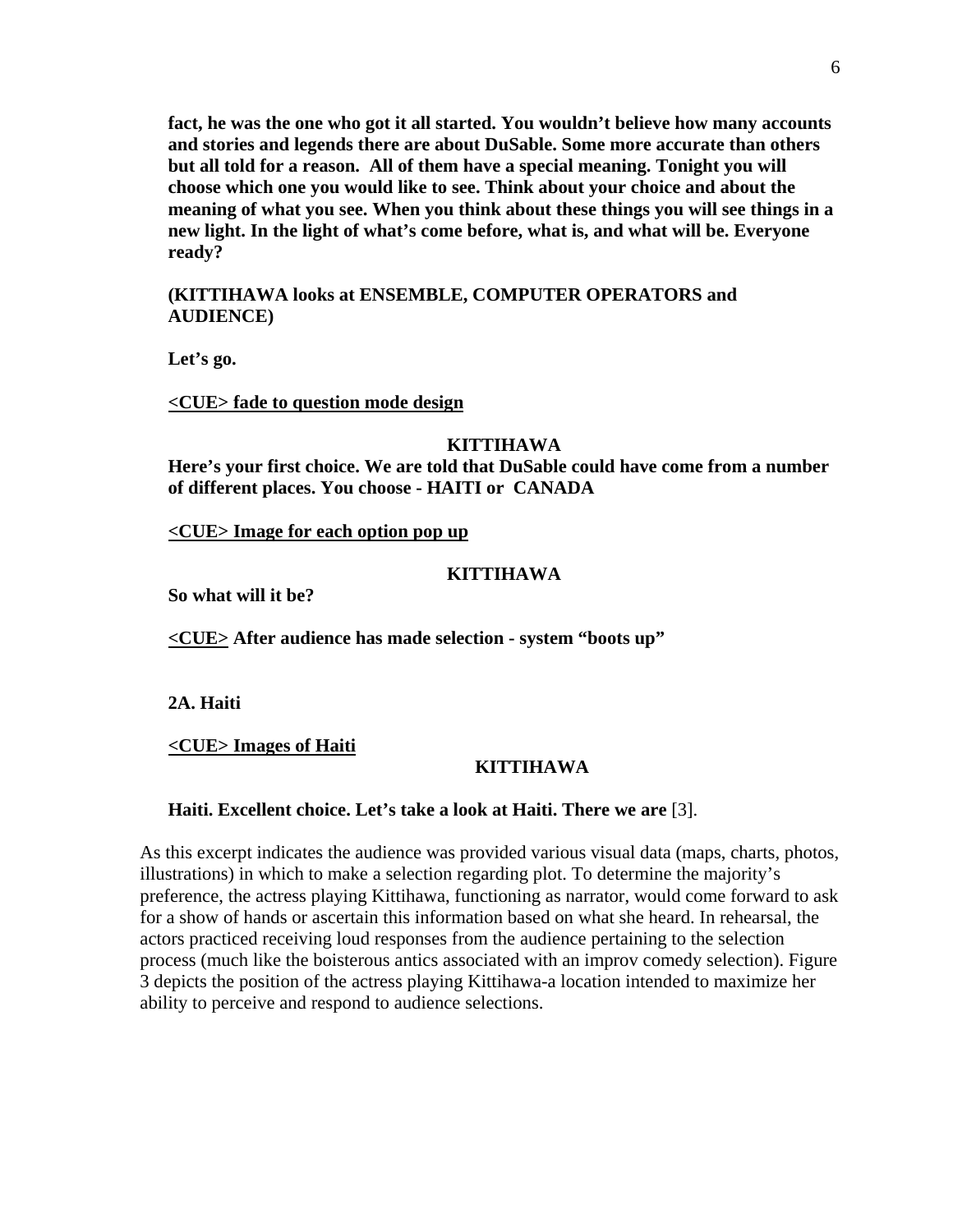

 **Figure 3: Actors rehearse the action of offering the audience narrative options pertaining to DuSable's origins. The actress playing Kittihawa is wearing glasses. Photo courtesy of Kathryn Farley.** 

Unfortunately, rehearsal scenarios did not address the full range of possible audience reactions to plot options. What the actors had not prepared for was no response at all. In fact, during the *Colloquium* performance someone affiliated with the production had to call out a selection (in this case it was "Haiti") because no one else responded. Audience apathy (or perhaps surprise) served to throw the actors slightly off balance.

Further, since plotline options were linked to the central story, a gap between selections meant that potentially the plotline could not advance. The branched structure proved that if any link in the chain came unhinged the entire storyline would be affected. Also, unscripted elements in an otherwise scripted narrative could potentially cause problems, especially to novice performers.

# **3. Contextualizing Hypertext**

### **3.1 Theory-based Perspectives**

In my view, the plotline of *The DuSable Project's* exemplifies a multiform model of theatrical storytelling. What I mean by this is that, in accordance with Janet Murray's definition, the story served as a "… dramatic narrative that presents a single situation or plotline in multiple versions, versions that would be mutually exclusive in our ordinary experience" [4]. The scene performed in the *Community Colloquium*, for example, presented two possible narrative pathways. Each route contained distinct terrain and topography, but led back to a central part of the story (in this case to information about DuSable's methods of travel).

Given the prevalence of multiform devices in the plot of *The DuSable Project* I would contend that the play qualifies for consideration as cyberdramatic text. Murray utilizes the term "cyberdrama" to denote a digital story mode which encompasses many narrative formats and styles, all containing strong participatory dimensions. The play's text is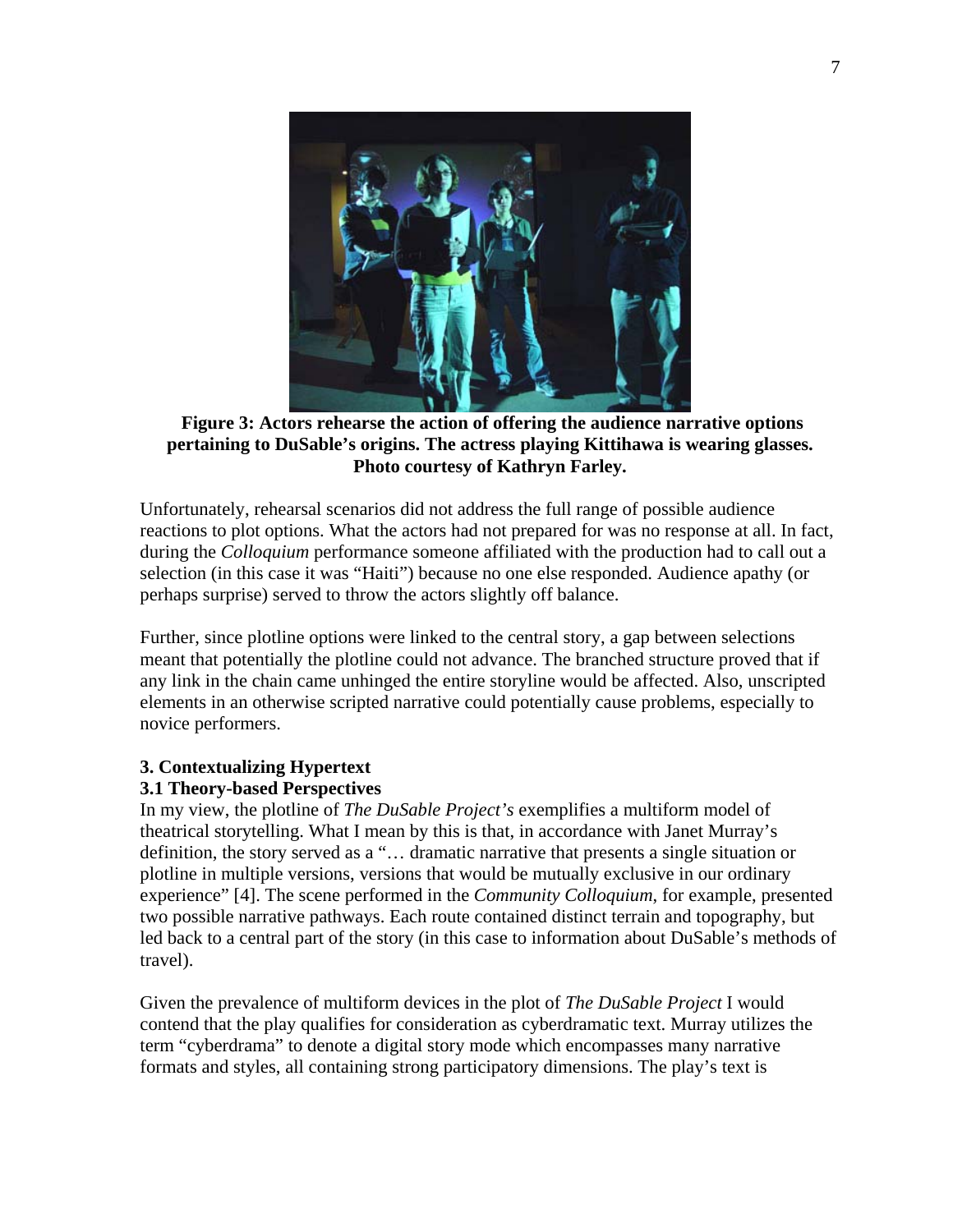cyberdramatic in its reinvention of theatrical storytelling forms for digital application- the discovery of narrative devices which embrace multiple possible worlds and world views that audiences not only experience, but also in some ways control.

The significance of multiform storytelling in a theatrical context is that it permits audiences to actively engage in narrative formulation. Murray remarks, in reference to literature, that "This can be unsettling to the reader, but it can also be experienced as an invitation to join the creative process" [5]. She goes on to cite improvisational theatre as one example of a multiform medium that invites a heightened level of audience involvement.

As a type of digital narrative, *The DuSable Project* most closely resembles Espen Aarseth's concept of "ergodic" literature, in which "… nontrivial effort is required to allow the reader to traverse the text" [6]. According to this view, a reader must do something (take significant action) in order to navigate through and make sense of the story. Similarly, *The DuSable Project* called upon the audience to move through and make meaning of the plot. Audiences determined what pathways were pursued at each juncture, helping to fill in the details and direction of the storyline.

Aarseth's approach to hypertext study is particularly relevant to the focus of my paper, as it is situated, in part, outside of literary studies traditions. He claims, for example, "Cybertext is a *perspective* on all forms of textuality, a way to expand the scope of literary studies to include phenomena that today are perceived as outside of, or marginalized by the field of literature" [7]. In other words, his notions of the ergodic nature of hypertext may help to bridge the divide between literary modes of hypertext study and hypertextual practices in non-text-based fields.

Other scholars/artists have written about hypertext in relation to storytelling within hybrid, time-based media performance. Such perspectives can be found works such as *New Screen Media: Cinema/Art/Narrative* in which various authors "… look closely at issues of audience engagement in recognized works of various genres" [8]. Although the book mostly addresses film studies concerns and genealogies, the discussions regarding theorizing hypertext within new media frameworks are especially useful. One author, for instance, posits an intriguing alternative to current methods of study. He suggests a spatial analysis of narrative ("narrative as space rather than a succession of events") [9]. This type of inquiry might be particularly relevant to experiments such as *The DuSable Project* as it represents a way to understand storytelling as an exploration of a hypertextual environment, such as the one fostered by this work.

#### **3.2 Practice-oriented Modes of Study**

It has been argued that print-bound experimental writing laid the foundation for many of hypertext's principal models. The works of James Joyce, Raymond Queneau and Vladimir Nabokov, among others, are often cited as antecedents of current hypertext formats. While it is beyond the scope of this paper to analyze these authors individual contributions in greater detail, suffice it to say that their writings have influenced the nonlinear, nonsequential and multiform properties of digital literary genres in significant ways. To these works Aarseth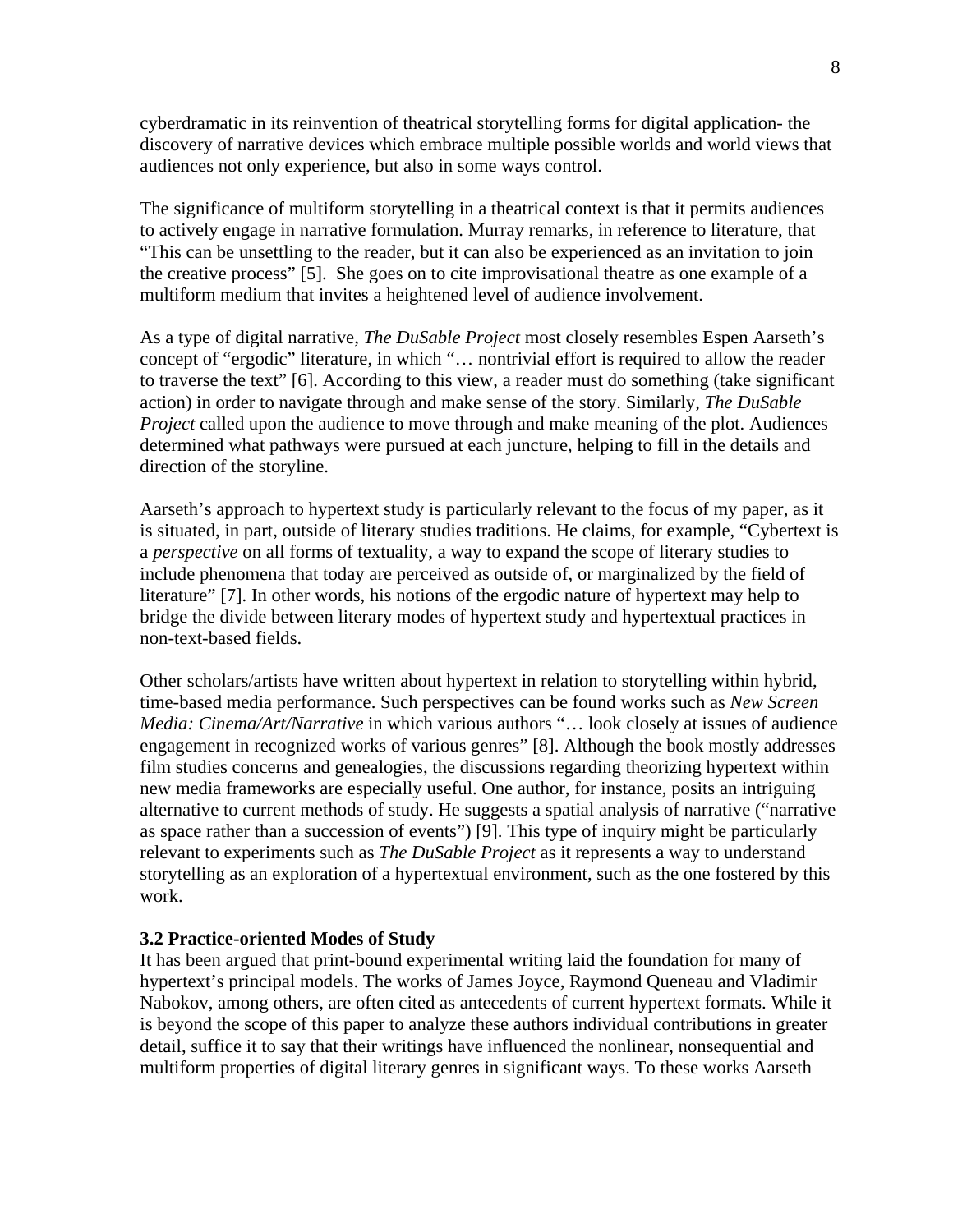has added a detailed analysis of specific ergodic texts which might also serve as models of hypertext study [10].

In relation to theatre practice, *The DuSable Project* is by no means the only endeavor that has attempting to integrate hypertext with live performance. There have been numerous events in the past few years which have experimented with hypertext formats, as well as other digital narrative strategies on stage. Rather than attempting to summarize all of them, it would be more productive to speak about one in greater detail in order to establish a basis of comparison for *The DuSable Project*.

*Demotic*, a theatre work conceived and directed by Antoinette LaFarge and Robert Allen this past July at the University of California-Irvine combined live performance and internet technologies to examine the multiplicity underlying the American experience [11]. Like *DuSable*, the production integrated improv storytelling practices. In this instance, though, live actors interacted with a group of online players spread across many different time zones and physical locations. The live and virtual players could respond to each other, they can see each other; and most importantly, they can speak to one another. Together they forged an imagined space-a performance environment containing real and virtual features.

*Demotic's* text focused on language, specifically linguistic utterances. Words, phrases, speeches and lines formed the content of the players' interactions. Unlike *DuSable*, dialogue was predominately spontaneously produced (unscripted). Also, different from *DuSable*, the audience was not allowed to re-direct the show's storyline. Rather, the players themselves possessed this ability.

In other words, hypertext narrative strategies functioned somewhat differently in each performance environment. In *DuSable* because the goal was to encourage audiences to direct historical processes first-hand the storyline was dependant on their input. In *Demotic* branching structures wove players' responses into a cohesive whole, resembling a political debate or community forum in which multiple voices and perspectives can be heard. The players determined the storyline and narrative arc. Both productions were alike, though, in engaging non-traditional storytelling methods towards interactive ends.

### **5. Conclusion: Future Directions in Hypertext Research**

The role of the audience in *The DuSable Project* differed from more traditional presentational formats due to the participatory dimensions of the text. Granted it was an experimental undertaking, but one that might, in a very small way, serve to shape future directions in theatrical storytelling.

In exploring the hypertext features of *The DuSable Project* a number of important questions arise. These include: what does it mean for a playwright (as opposed to an author) to cede power to an audience? How might digital formats reconfigure the role of the playwright? Further, is theatre ready for such revolutionary change? Are such changes even possible? Time will surely tell.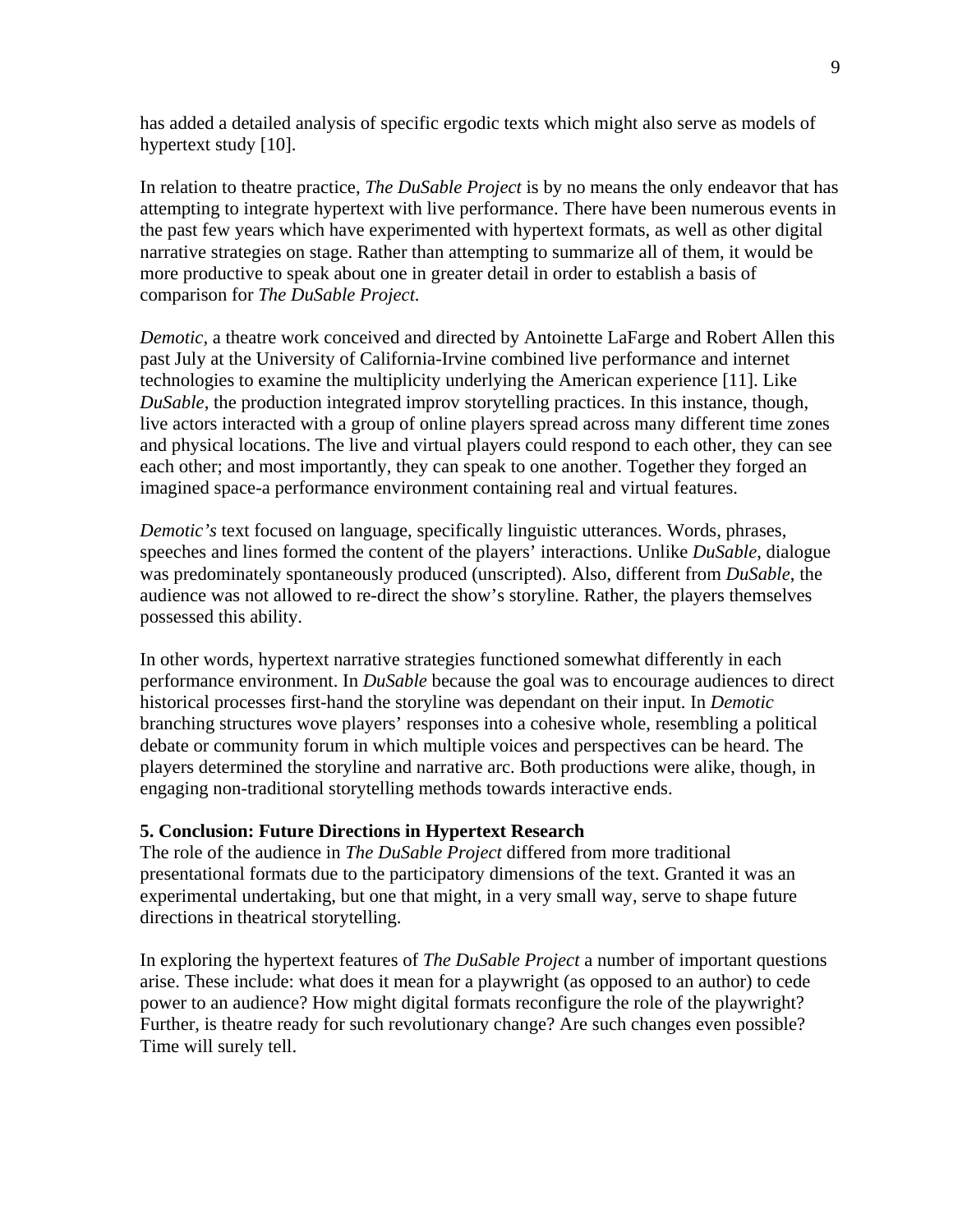Like Murray, I remain optimistic that multiform narrative devices such as those employed in *The DuSable Project*, as well as other features of digital storytelling formats, when successfully employed in live performance settings, will take participatory engagement one step further. As she puts it, "As a new generation grows up, it will take participatory form for granted and will look for new ways to participate in even more subtle and expressive stories" [12].

In terms of future directions in hypertext research, I would suggest that scholars adopt transdisciplinary (as opposed to interdisciplinary) methods of analysis. This process might begin by developing theories about digital media that move across the disciplinary spectrum (not just between two complimentary fields of study). The focus should be on evaluating the unique characteristics of computerized technologies, then applying those understandings to various disciplines and areas of study. This important endeavor would undoubtedly involve tansdisciplinary collaboration on every level.

In order for hypertext models to more effectively integrate theatre and performance studies perspectives more attention must be paid to the performative aspects of a dramatic text. In other words, scholars/artists need to explore the ways in which a play represents a hybrid literary text, and its performance a temporal event.

To understand what hypertext means within a theatrical context a greater commitment on the part of artists currently working with computer-based technologies in live performance to document, present and publish their findings is needed. Without such recordation and evaluation, future generations of students will be forced to rely on theoretical perspectives concerning digital art making for a live audience which cannot replace the value of practical experience.

### **REFERENCES AND NOTES**

\_\_\_\_\_\_\_\_\_\_\_\_\_\_\_\_\_\_\_\_\_\_\_\_\_\_\_\_\_\_\_

- 1. To learn more about the mission and activities of The Center for Interdisciplinary Research in the Arts, please refer to their Web site at <[http://www.northwestern.edu/cira>](http://www.northwestern.edu/cira).
- 2. This new version of the play utilized a portable stage apparatus that included the following equipment pre-configured for digital theatre production by Dan Zellner and members of his Chicago-based theatre company, Studio Z:
	- 3 InFocus LP350 DLP projectors
	- 1 Disney Rear Projection screen outfitted for theatre use
	- A personal computer configured for digital theatre (dockable hard drive and dual head video card installed)
	- -An AV/Projector cart with configurable mirror to cut projector throw distance
	- -A Boss JS-5 JamStation sequencer
	- -A Fender P-250 portable audio system with speaker stands
	- -Commercial Software (Macromedia Suite and other media editing software)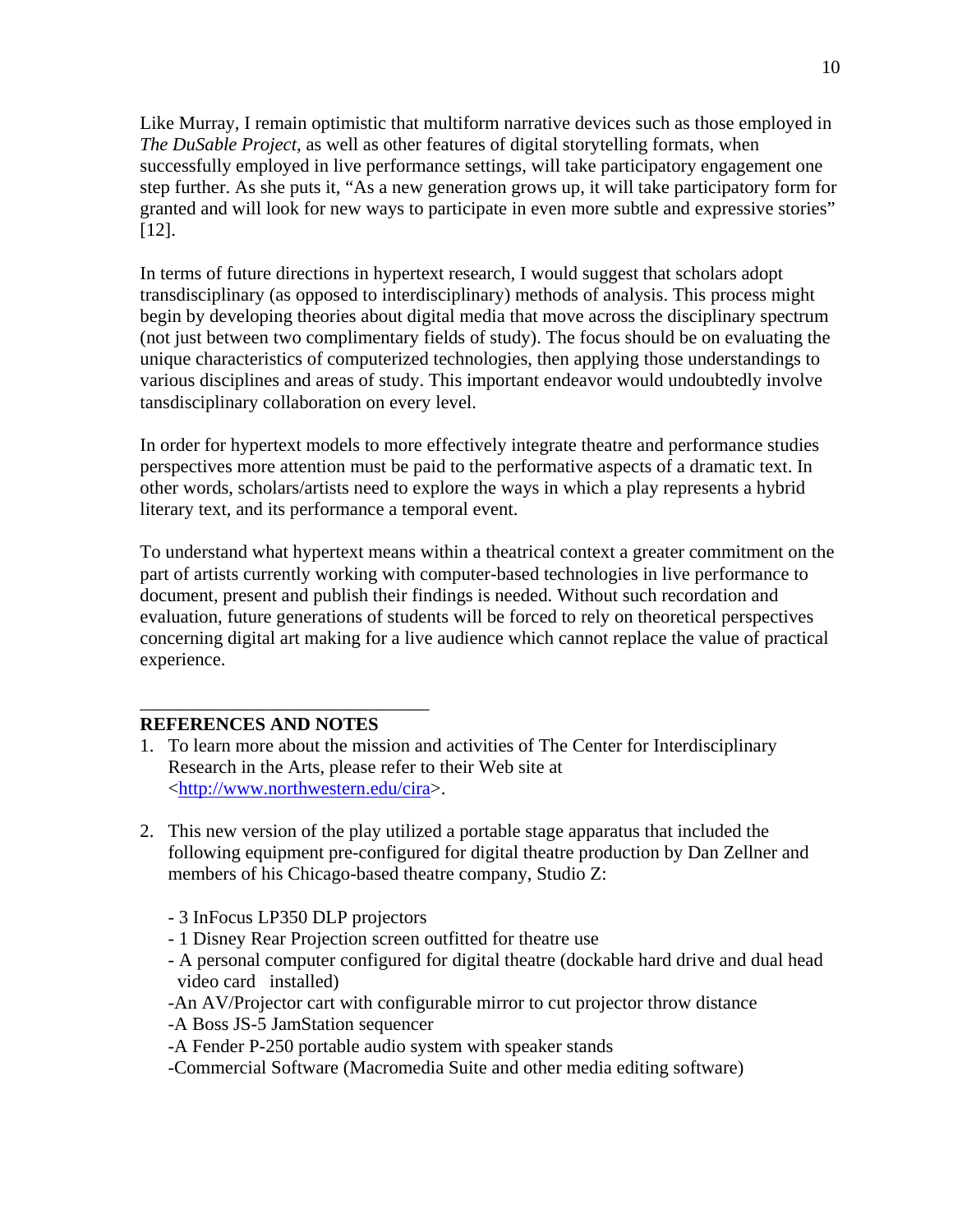-Multimedia Presentation Software (Arkaos Program)

- 3. This excerpt is taken from Dan Zellner's draft version of *DuSable* dated 10 April 2004, pp.3-4. The script is a work-in-progress.
- 4. Janet H. Murray, *Hamlet on the Holodeck: the Future of Narrative in Cyberspace* (Cambridge, MIT Press, 2000) p. 30.
- 5. Murray, *Hamlet on the Holodeck*, p. 38.
- 6. Espen J. Aarseth, Cybertext: Perspectives on Ergodic Literature (Baltimore, The Johns Hopkins University Press, 1997) p. 1.
- 7. Aarseth, *Cybertext*, p. 18.
- 8. Martin Rieser and Andrea Zapp, eds., *New Screen Media: Cinema/Art/Narrative* (London, British Film Institute, 2002) p. xxv of the forward.
- 9. Jon Dovey, New Screen Media, p. 140.
- 10 Aarseth, Cybertext, pp. 65-75.

11. For more information about *Demotic*, please refer to <http://yin.arts.uci.edu/~players/demotic/about.html>

12. Murray, *Hamlet on the Holodeck*, p. 271.

### **Bio of Author**

Kathryn Farley (Stage Director of *The DuSable Project*) is a doctoral candidate in the Department of Performance Studies at Northwestern University where she is completing a dissertation titled, *Teaching Performance in the Digital Age: Computerized Technologies, Improvisational Play Techniques and Interactive Learning Processes*. At Northwestern Kathryn has taught undergraduate courses which focused on the performance of contemporary drama, the adaptation of fiction and the integration of technology into live theatre. Kathryn is the 2004-2005 recipient of the *Northwestern Alumnae Association Dissertation Recognition Award*. Her work has been published in such interdisciplinary periodicals as *Body, Space and Technology* and *Crossings: Electronic Journal of Art and Technology.* A digital portfolio of Kathryn's artistic and academic work can be found at <[http://www.kathrynfarley.org](http://www.kathrynfarley.org/)>.

### **Acknowledgements**

I wish to thank the anonymous *LEA* reviewers who provided such helpful and detailed commentary on this paper. I greatly appreciate their thoughtfulness and guidance. I am also